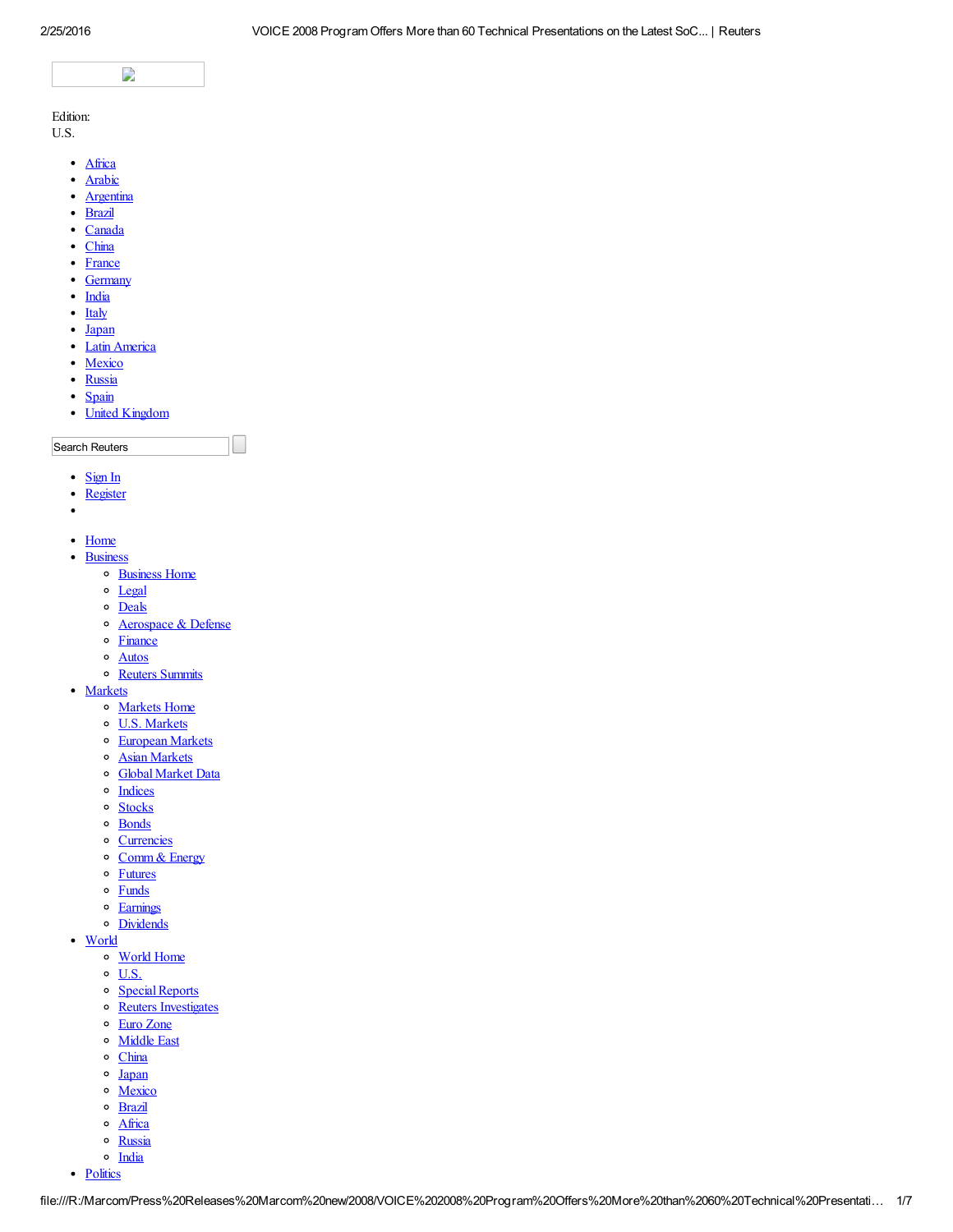- [Politics](http://www.reuters.com/politics) Home
- o [Election](http://www.reuters.com/politics/election2016) 2016
- Polling [Explorer](http://polling.reuters.com/)
- 
- [Tales](http://blogs.reuters.com/talesfromthetrail) from the Trail
- What [Voters](http://www.reuters.com/election2016/the-undecided) Want [Supreme](http://www.reuters.com/subjects/supreme-court) Court
- [Tech](http://www.reuters.com/news/technology)
	- [Technology](http://www.reuters.com/news/technology) Home
	- o [Science](http://www.reuters.com/news/science)
	- o Top 100 Global Innovators
	- [Environment](http://www.reuters.com/news/environment)
	- **o** [Innovation](http://www.reuters.com/innovation)
- [Opinion](http://blogs.reuters.com/us/)
	- o [Opinion](http://blogs.reuters.com/us/) Home
	- o The Great [Debate](http://blogs.reuters.com/great-debate)
	- o [Morning](http://blogs.reuters.com/morning-bid) Bid
	- [Podcasts](http://www.reuters.com/tools/podcasts/)
- [Breakingviews](http://blogs.reuters.com/breakingviews/)
	- o [Breakingviews](http://blogs.reuters.com/breakingviews/) Home
	- [Breakingviews](http://www.reuters.com/video/breakingviews) Video
- [Money](http://www.reuters.com/finance/personal-finance)
	- [Money](http://www.reuters.com/finance/personal-finance) Home
		- o [Retirement](http://www.reuters.com/finance/personal-finance/retirement)
	- Lipper [Awards](http://www.reuters.com/subjects/us-lipper-awards)
	- Analyst [Research](https://commerce.us.reuters.com/purchase/default.do)
	- o [Alerts](http://alerts.us.reuters.com/US/company.asp)
	- o [Watchlist](http://portfolio.us.reuters.com/US/watchlist/create.asp)
	- [Portfolio](http://portfolio.us.reuters.com/US/public/index.asp)
	- o Stock [Screener](http://stockscreener.us.reuters.com/Stock/US/Index?quickscreen=gaarp)
	- Fund [Screener](http://funds.us.reuters.com/US/screener/screener.asp)
- [Life](http://www.reuters.com/news/lifestyle)
	- o [Health](http://www.reuters.com/news/health)
	- <sup>o</sup> [Sports](http://www.reuters.com/news/sports)
	- [Arts](http://www.reuters.com/news/entertainment/arts)
	- [Entertainment](http://www.reuters.com/news/entertainment)
	- o Oddly [Enough](http://www.reuters.com/news/oddlyEnough)
	- [Faithworld](http://blogs.reuters.com/faithworld)
- [Pictures](http://www.reuters.com/news/pictures)
	- [Pictures](http://www.reuters.com/news/pictures) Home
	- The [Wider](http://widerimage.reuters.com/) Image
	- [Photographers](http://widerimage.reuters.com/photographer)
- [Video](http://www.reuters.com/video)

BREAKING NEWS: Tesla shares down 4 percent in extended trade after fourth-quarter results miss expectations

Press Release | Wed Jul 9, 2008 11:30am EDT

## VOICE 2008 Program Offers More than 60 Technical Presentations on the Latest SoC...

\* Reuters is not responsible for the content in this press release.

- $\bullet$  $\bullet$
- $\bullet$
- $\bullet$
- $\bullet$
- $\bullet$
-